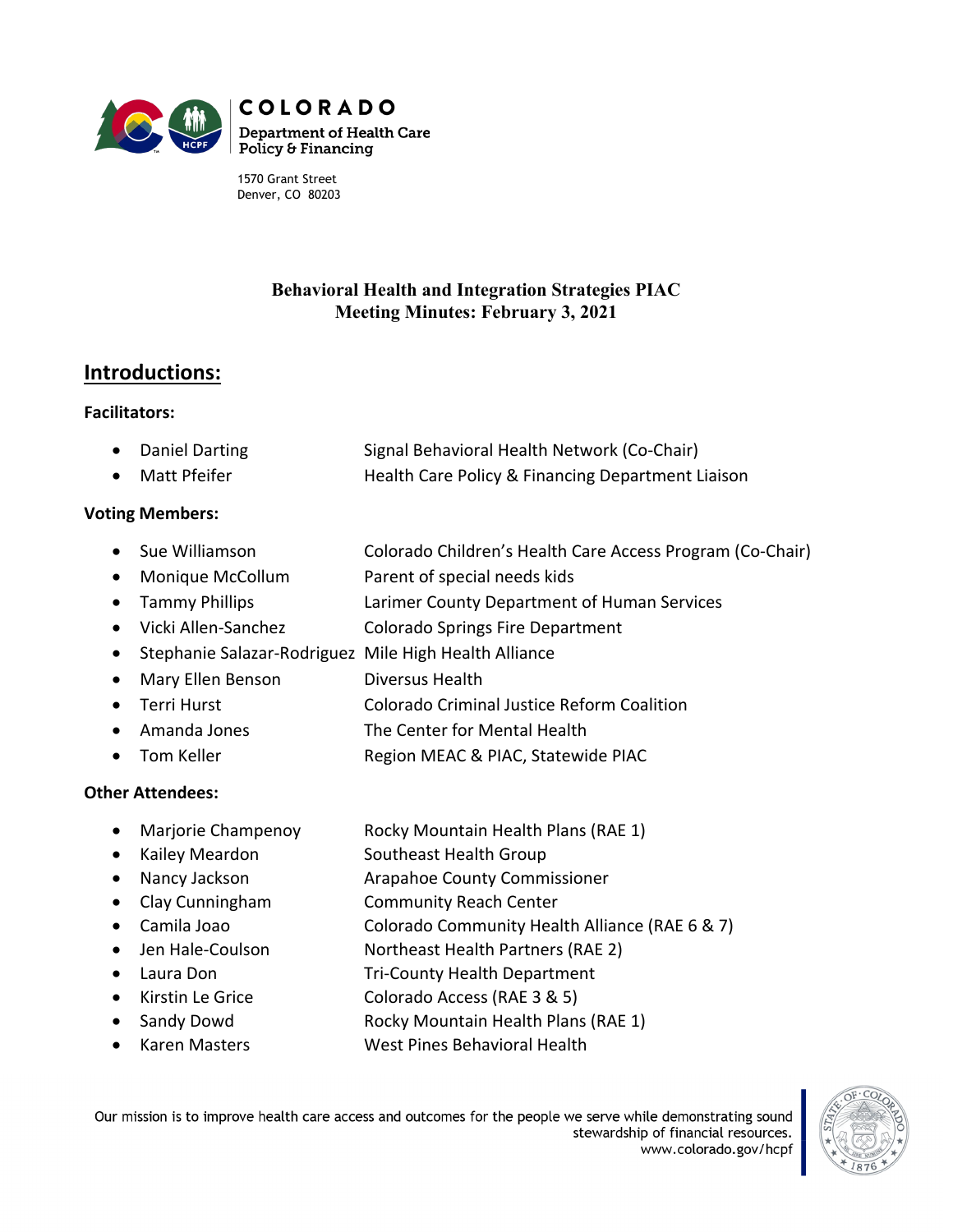- Jenn Conrad Behavioral Health Network
- Alan Girard Front Range Health Partners
- Christopher Garcia **Denver Health Medical Plan**
- Tonya Wheeler Advocates for Recovery Colorado
- Amanda Wade San Luis Valley Health
- Joseph Anderson Colorado Access (RAE 3 & 5)
- Taylor Miranda Thompson Colorado Community Health Network
- John Carlson Health Colorado, Inc. (RAE 4)
- Kelly Bowman Health Colorado, Inc. (RAE 4)
- Kellen Roth Colorado Access (RAE 3 & 5)
- Sandra Grossman Health Care Policy & Financing
- Courtney Phillips **Health Care Policy & Financing**
- Milena Guajardo **Health Care Policy & Financing**
- Norbert Peyfuss Health Care Policy & Financing
- Ben Harris v Health Care Policy & Financing
- Amy Luu Health Care Policy & Financing

## **Housekeeping**

Matt Pfeifer called the meeting to order at 9:02 AM. Minutes from the month of January were approved. No abstention.

All meeting materials have been posted to the subcommittee's webpage which can be found at [https://www.colorado.gov/pacific/hcpf/behavioral-health-and-integration-strategies-subcommittee.](https://www.colorado.gov/pacific/hcpf/behavioral-health-and-integration-strategies-subcommittee)

A brief review of the DOC metric was provided. From the previous meeting, there was a consensus to having these metrics reviewed briefly and then to have quarterly discussions. The August 2020 data is available and has been posted to the BHIS website. The 5-6 month timeframe for when data is available will not change as data cannot be available sooner. It was noted that there is a DOC workgroup that reviews the data and there is a discussion regarding how each of the RAEs are doing as a whole since it's an aggregate measure. Additionally, there is a workgroup with all of the RAEs and a representative from the DOC. A question was asked if there was a way to view cohort differences of those who are mandated for certain treatment versus those in voluntary treatment. If there was a possibility to find out if there are any gender or racial differences for those that are mandated to treatment versus those in voluntary treatment. It was wanted to see if the numbers would look different. A response was provided that a majority of those released from the DOC are mandated to go through some form of SUD treatment. When looking at those who have a medium to high need for addiction treatment, it is around 70% of those in the DOC. A RMHP representative commented that they've noticed that depending on the p-codes assigned that it determines their motivation. In having

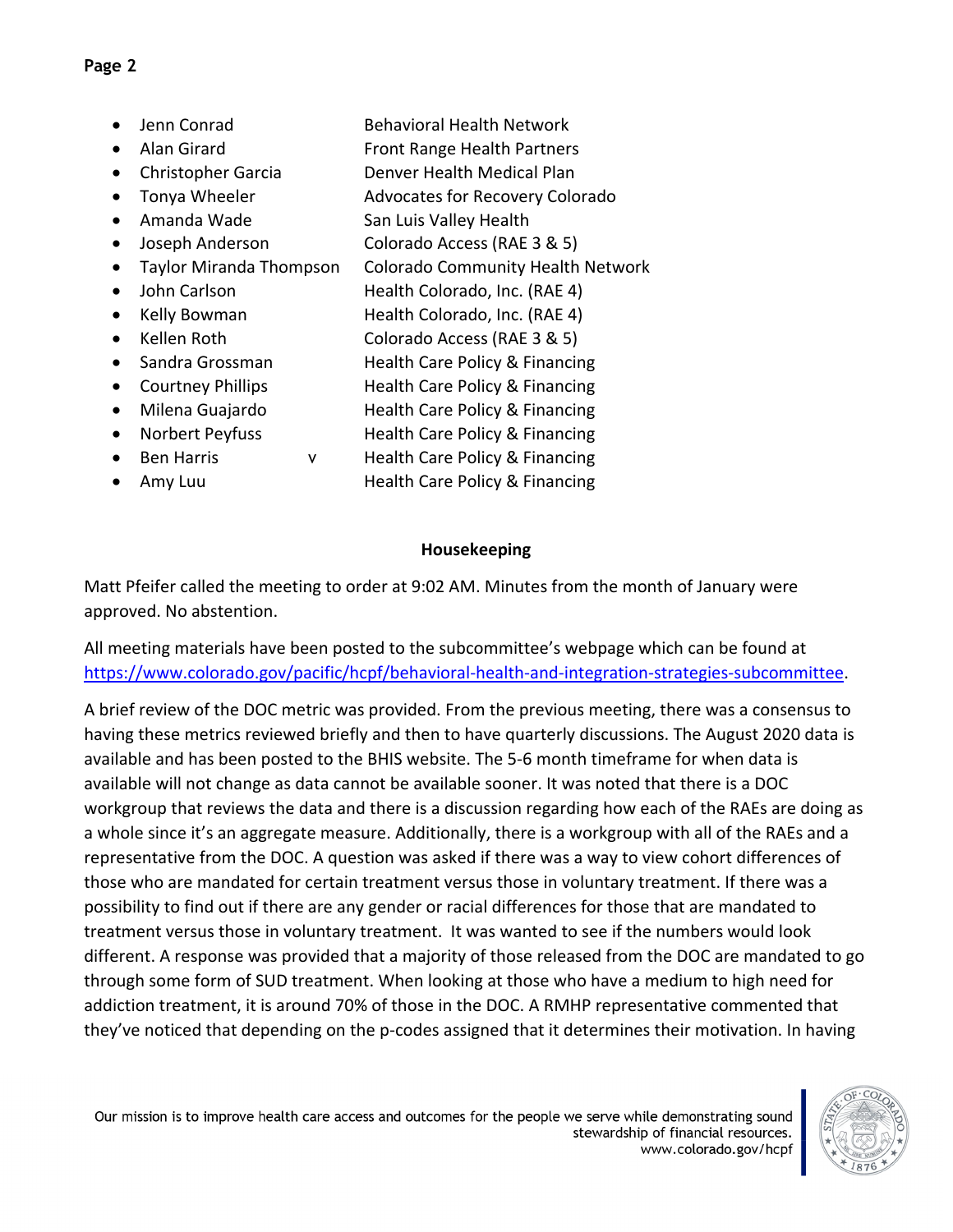a low p-code assigned, getting them into housing and employment would be more important than getting them into treatment.

## **COVID-19 updates**

The Public Health Emergency (PHE) has been extended to April 20, 2021. The continuous enrollment period where no Medicaid members can be disenrolled would be the last day of the month of April. There are increased federal funds to continue to support the expanded number of members under Medicaid. A link to the CDPHE website for vaccine phases was provided [\(https://covid19.colorado.gov/for-coloradans/vaccine/vaccine-for-coloradans\)](https://covid19.colorado.gov/for-coloradans/vaccine/vaccine-for-coloradans) as there were questions of where behavioral health providers fell within the phases.

## **Crisis Services Recommendation**

Matt Pfeifer presented the recommendations and its components. Clarification was requested by a RMHP representative on the *Participate* recommendation of "supporting crisis co-responder models." RMHP, as a RAE and an ASO, are not involved as a co-responder as that is a separate program. Clarification was provided on this that it spoke to opportunities for collaboration and awareness planning for all involved. Additionally, the model may mean tailoring the response to the patient's level of assessed risk based on whether it's a 911 dispatch or a hotline dispatch. A suggestion was provided to possibly remove "crisis" in the *Participate* recommendation. There were thoughts that all recommendations can certainly get integrated into the final Senate Bill 19-222 implementation plan due in June 2021.

A discussion on metrics occurred. A RMHP representative noted that they have some measures they identify in the Performance Outcome Plan that may be able to help them assess whether individuals in crisis are engaged in appropriate behavioral health services. One of the measures looks at if an appointment was scheduled within 7 days. Another component included in their contract is for individuals receiving a referral post-crisis that the provider's name, and date and time of the appointment is documented in the EHR. A challenge they currently face is that they, as the ASO, are not receiving client level data. They will know at an aggregate level, who is getting appointments scheduled within 7 days. And so it would be helpful to include how the ASO can obtain concrete data. A thought was shared that all should get on the same page of what current metrics are going to be reported out and how they're going to be reported out before adding a new metric that may not be captured. Once this has been determined work can be done to defining them. A mental health center representative prompted participants to think about what the intention is of what they are trying to get out of saying that they want to see collaboration between the RAE and the ASO. Some initial discussions by this group about the intent for more collaboration would be a good guide for a conversation about metrics.

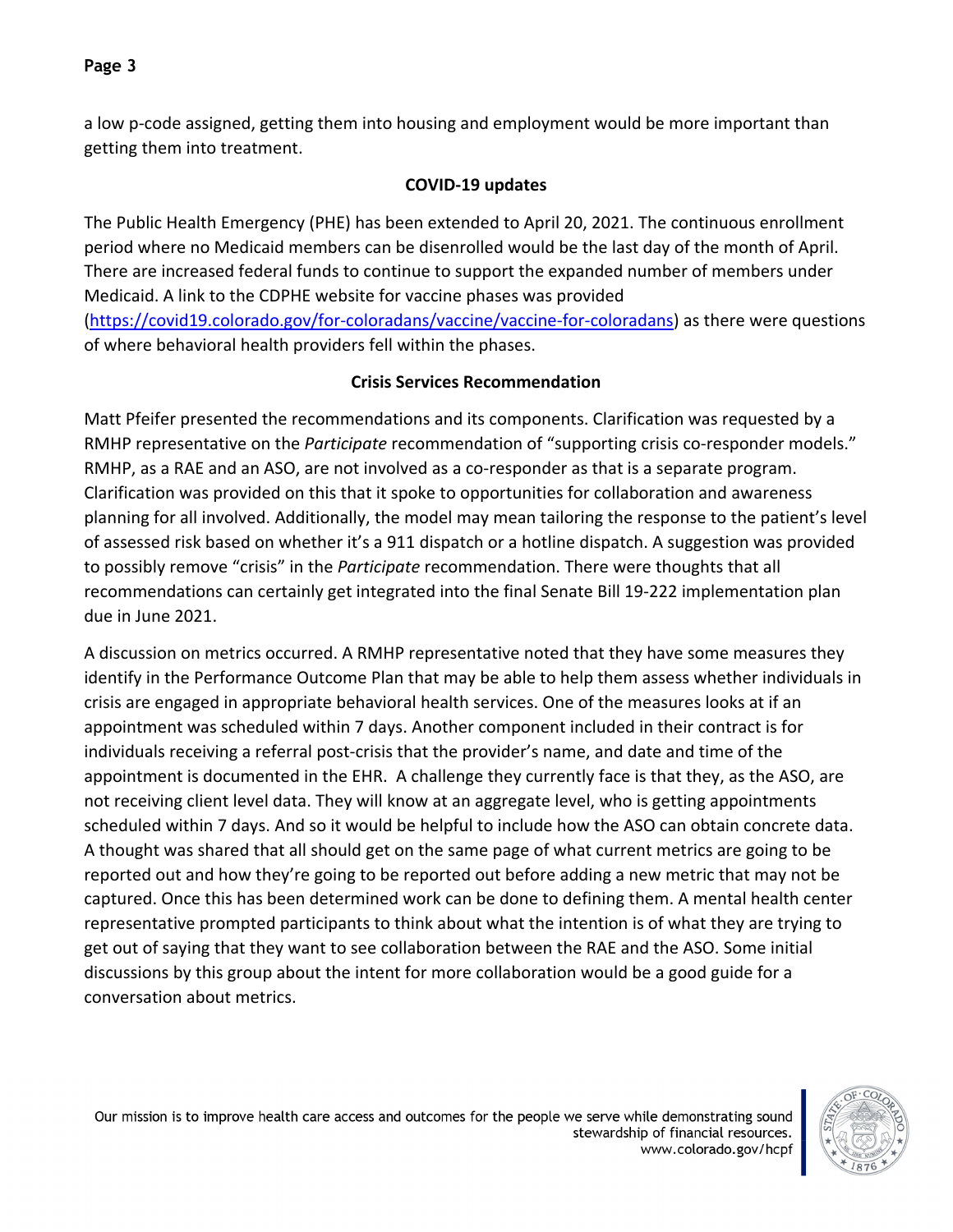A comment in the chat also prompted a discussion about transition specialists and the Momentum Program. Both use flexible funds to help individuals with higher needs and help with transitions from inpatient behavioral health services to community-based services.

There was discussion on the recommendations and if there are any necessary additions specific to members diagnosed with both a mental health disorder and an IDD, pediatric members including those in foster care, and geriatric members. It was noted that when looking at populations or individuals who might have co-occurring areas of treatment focus, one of the bigger issues about navigating crisis response and support is getting all of the varying entities involved quickly and rapidly expediting supports. As previously mentioned, it is important to identify the responsible party whose task is to engage all entities and different service providers within the state together to quickly have a case discussion and rapidly get someone to the necessary level of care. The goal is to quickly coordinate care and get the right people at the table, identify who's taking lead, and do this between all systems. A question was asked if there was a priority population within the data that aligns with gaps in services among coordination of care that can be addressed in these recommendations. It was shared that in Southwest Colorado many people of color do not have access to food, and Native Americans and LGBTQ communities struggle with access to treatment for substance use and opioid overdose. These comments seem to fit with discussion about how to refine service delivery for an individual that needs a service, and about balancing the broadness and consistency across the state/regions/programs. There was further discussion about how to get people to utilize the services. Partnering and sharing information with community groups/services (e.g., churches, hairdressers) that people already utilize is important because these community leaders would be more trusted and heard by people. Participants highlighted that a trusted community leader sharing the information would be better received than an outside agency. Normalizing the need for community resources, behavioral health services and promoting the availability would also help.

Feedback was solicited from the group about measuring the success of the recommendations. How would the group know that the recommendations are making a positive impact? A thought was shared that a member would need to feel a different, positive experience where different components/systems worked together to provide care. Currently, systems are failing with member satisfaction. A question was asked of what level of patient satisfaction is being gathered by either the RAE or others as this could be added. In response, Medicaid and the Office of Behavioral Health (OBH) partner to complete an ECHO survey which is a subset of the Consumer Assessment of Healthcare Providers and Systems (CAHPS) survey that has been administered for the past four years. A thought was shared that it may not ask about crisis services or the experience of care. OBH will now direct this survey and is working to develop a different approach as the response rate of surveys is quite low. It is a requirement of their federal block grant to do a client experience of care survey, annually. They will be partnering with the Colorado Health Institute to do this work.

The next steps are to refine and present the final recommendations to the PIAC for review.